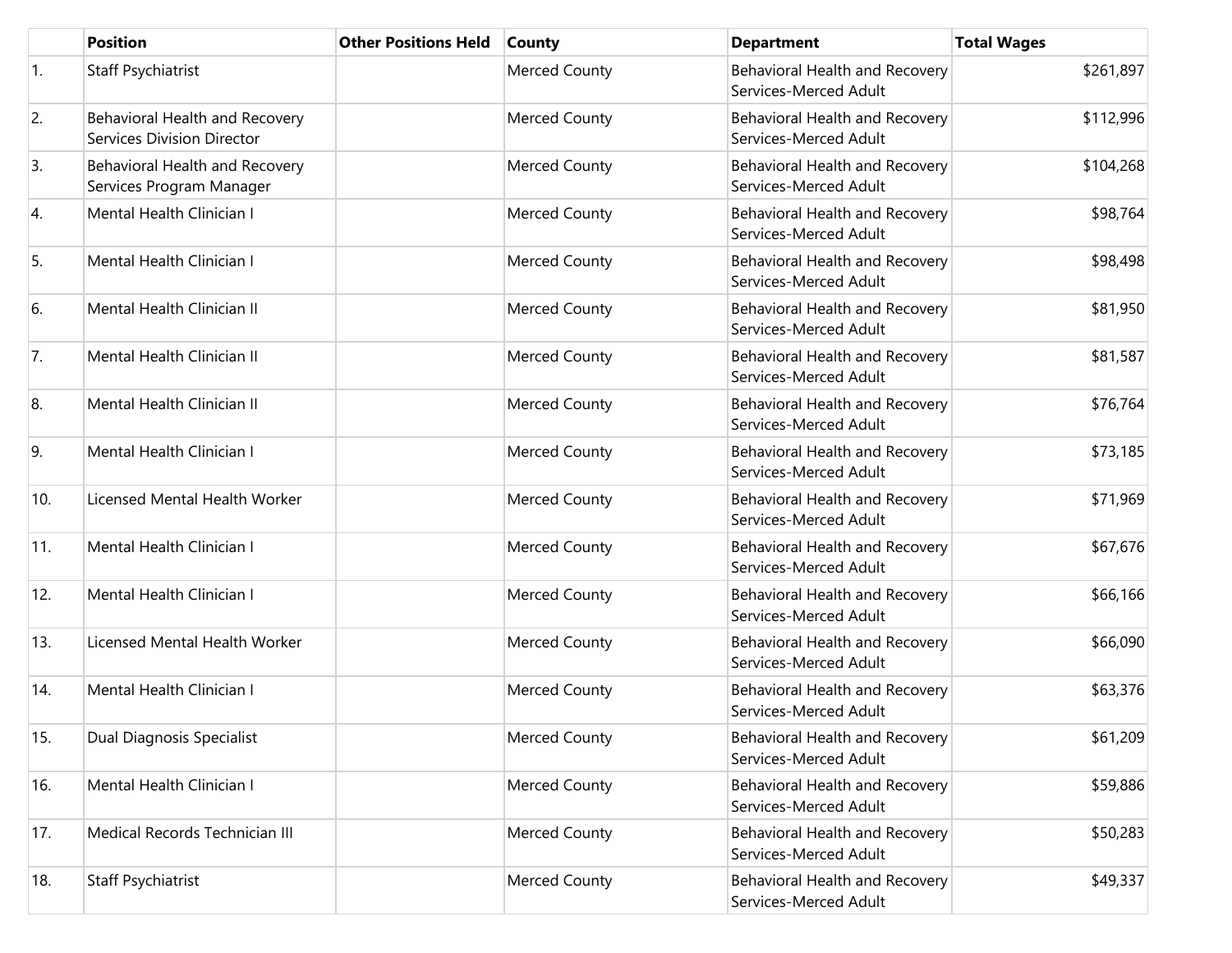| 19. | Mental Health Worker II                                    | <b>Merced County</b> | Behavioral Health and Recovery<br>Services-Merced Adult | \$45,262 |
|-----|------------------------------------------------------------|----------------------|---------------------------------------------------------|----------|
| 20. | Mental Health Worker II                                    | <b>Merced County</b> | Behavioral Health and Recovery<br>Services-Merced Adult | \$44,480 |
| 21. | Mental Health Worker II                                    | <b>Merced County</b> | Behavioral Health and Recovery<br>Services-Merced Adult | \$43,599 |
| 22. | Medical Records Technician II                              | <b>Merced County</b> | Behavioral Health and Recovery<br>Services-Merced Adult | \$42,953 |
| 23. | Office Assistant III                                       | <b>Merced County</b> | Behavioral Health and Recovery<br>Services-Merced Adult | \$41,857 |
| 24. | <b>Office Assistant III</b>                                | <b>Merced County</b> | Behavioral Health and Recovery<br>Services-Merced Adult | \$41,035 |
| 25. | Medical Records Technician II                              | <b>Merced County</b> | Behavioral Health and Recovery<br>Services-Merced Adult | \$40,148 |
| 26. | Program Assistant                                          | <b>Merced County</b> | Behavioral Health and Recovery<br>Services-Merced Adult | \$36,555 |
| 27. | Telephone Systems Operator                                 | <b>Merced County</b> | Behavioral Health and Recovery<br>Services-Merced Adult | \$35,197 |
| 28. | Housekeeping Attendant II                                  | <b>Merced County</b> | Behavioral Health and Recovery<br>Services-Merced Adult | \$29,996 |
| 29. | Housekeeping Attendant II                                  | <b>Merced County</b> | Behavioral Health and Recovery<br>Services-Merced Adult | \$27,757 |
| 30. | Licensed Mental Health Worker                              | Merced County        | Behavioral Health and Recovery<br>Services-Merced Adult | \$24,235 |
| 31. | Extra Help Management<br>Information Systems Technician II | <b>Merced County</b> | Behavioral Health and Recovery<br>Services-Merced Adult | \$22,881 |
| 32. | Extra Help Housekeeping<br>Attendant II                    | <b>Merced County</b> | Behavioral Health and Recovery<br>Services-Merced Adult | \$19,870 |
| 33. | Extra Help Peer Support Specialist                         | <b>Merced County</b> | Behavioral Health and Recovery<br>Services-Merced Adult | \$19,532 |
| 34. | Extra Help Office Assistant III                            | <b>Merced County</b> | Behavioral Health and Recovery<br>Services-Merced Adult | \$19,530 |
| 35. | Extra Help Management<br>Information Systems Technician I  | <b>Merced County</b> | Behavioral Health and Recovery<br>Services-Merced Adult | \$17,673 |
| 36. | Extra Help Office Assistant I                              | <b>Merced County</b> | Behavioral Health and Recovery<br>Services-Merced Adult | \$14,308 |